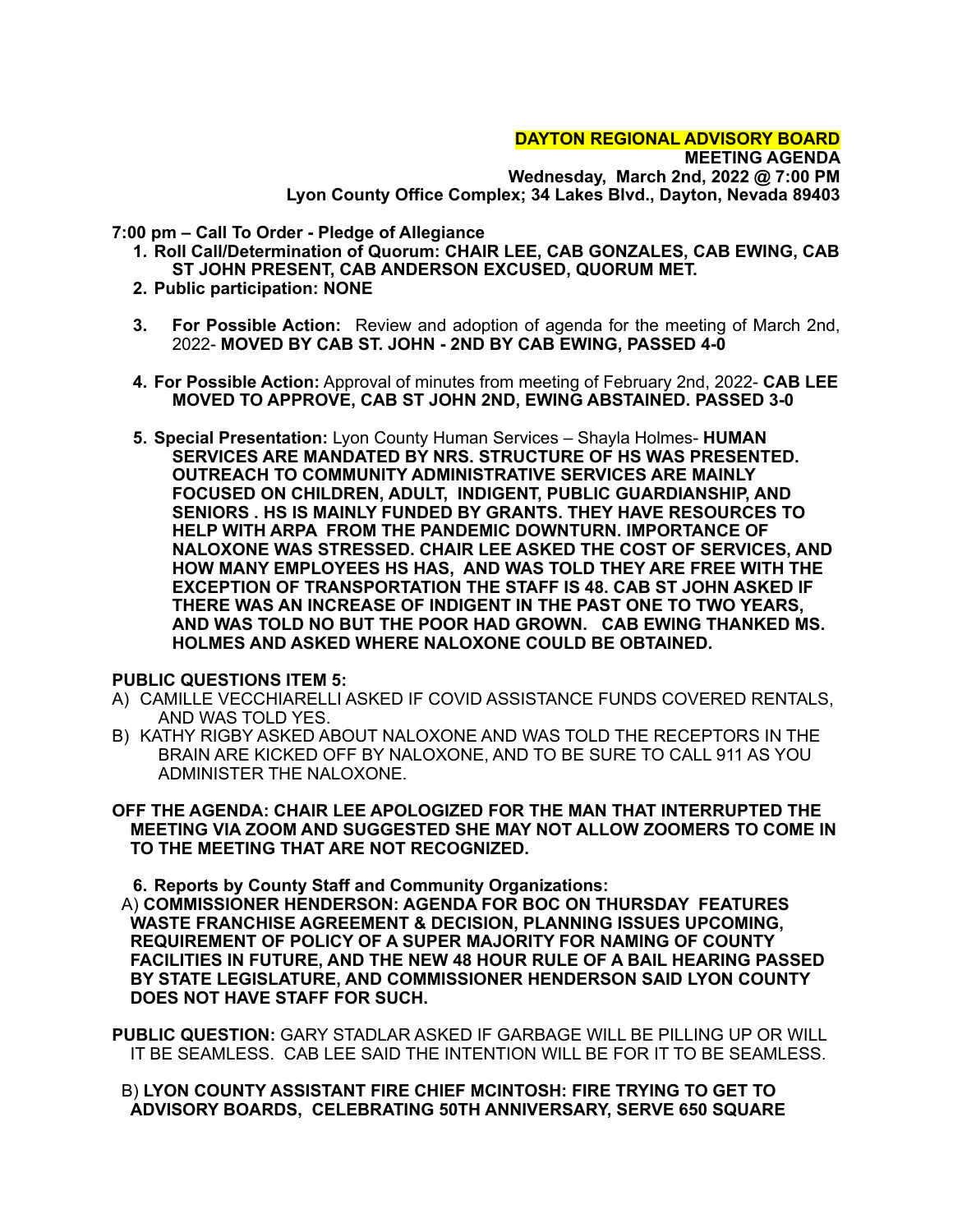## **MILES, NO EMERGENCY RECEIVING ROOM IN LYON COUNTY, NEED TO OPEN MORE STATIONS AND ADD FIREFIGHTERS. MINIMUM OF 4 FIREFIGHTERS ARE NEED TO ENTER HOUSE BUT IF ONE FIREFIGHTERS IS ON EMERGENCY CALL THEY MAY BE SHORTHANDED.**

- **7)For Possible Action:** For Possible Action Lyon County Master Plan Amendment Request for a Master Plan Amendment to change the land use designation on Dayton land use map from Suburban Residential to Public/Quasi-Public for three (3) parcels totaling approximately 102.71 acres generally located 600 Dayton Valley Road (APNs 016-351-16; 016-351-17; and 016-361-60) PLZ-2021-104. **CHAIR LEE READ E-MAIL FROM JEFF PAGE ON THE ITEM FOR INFORMATION ON THE AGENDA ITEM. THERE WAS NOT A PRESENTATION ON THIS SUBJECT.**
- **CAB BOARD RESPONDED: CAB GONZALES SAID HE WOULD LIKE MORE INFORMATION, SUGGESTED PLANNING SEND SOMEONE TO CAB WITH MORE INFORMATION. GONZALES THOUGHT HAVING A GOVERNMENT BUILDING AROUND RESIDENTIAL DOESN'T MAKE SENSE. CAB ST JOHN SAID THERE COULD BE A PERCEIVED CONFLICT OF INTEREST FOR HER BECAUSE SHE IS RUNNING FOR A POLITICAL OFFICE. CAB EWING AGREED, AND SAID THERE WAS LITTLE INFORMATION ON THE SUBJECT AND FOUND LITTLE ON THE PLANNING ISSUE AGENDA, WANTED TO HEAR WHAT THE PUBLIC HAD TO SAY. CHAIR LEE ARGEED WE NEED MORE INFORMATION AND ALL SHE COULD SEE WAS THERE ARE 3 LOTS.**

# **PUBLIC COMMENTS ON ITEM 7:**

- A) CAMILLE VECCHIARELLI SAID SHE HAS BEEN GOING TO DESIGN MEETINGS AND SHARED THE BUILDING CONCEPT. SHE SAID IT WILL BRING A LOT OF TRAFFIC TO DAYTON VALLEY WITHOUT PROPER INFRASTRUCTURE, AND TRAFFIC. THE POSSIBLE COST IS \$10-15 MILLION FOR THE BUILDING.
- B) GARY STADLAR- NOT IN FAVOR . WE NEED A NEW BUILDING BUT NOT ON DAYTON VALLEY ROAD.
- C) MIKE MASON- NOT IN FAVOR. AGREED WITH THE 2 PREVIOUS SPEAKERS AND IS WORRIED ABOUT THE TRAFFIC.
- D) MICHAEL HUDGENS- NOT IN FAVOR.
- E) BRAIN MCINTOSH- FIRE IS INTERESTED IN A JOINT COMPLEX. ONE WAY IN & OUT COULD CREATE PUBLIC SAFETY ISSUES.
- **CAB GONZALES RECITED QUASI-PUBLIC DEFINIATION.**
	- F) KATHY RIGBY- NEED IMPACT STUDY.

**CHAIR LEE SAID WE WILL SUBMIT LETTER OF TRANSMITTAL. CHAIR LEE OPENED UP FOR DISCUSSION & TO RECOMMEND DENAIL WITH CONDITION FOR MORE INFORMATION. CAB GONZALES AGREED WITH LEE AND SAID IT SEEMS LIKE A SHOVE IT DOWN OUR THROAT. CAB EWING SAID THERE IS NOT ANYTHING TO VOTE ON, BUT TO PROVIDE THE COMMUNITY INPUT. HE SAID WE SEEM TO BE IN A RUSH TO APPROVE PLANNING ITEMS. WE NEED TO MAINTAIN THE QUALITY OF LIFE IN DAYTON. CAB ST JOHN STILL THOUGHT SHE HAD A CONFLICT OF INTEREST BUT CHAIR LEE SAID YOU ARE NOT IN A CHAIR SO IT WOULDN'T BE A CONFLICT OF INTEREST. ST JOHN SAID SHE AGREED ABOUT QUALITY OF LIFE AND TRAFFIC ISSUE, AND NO PERSON FROM THE COMMUNITY GOT UP & SAID THIS IS A GREAT IDEA. SHE ALSO STATED THAT THIS WAS THE 2ND TIME NO PRESENTATION WAS GIVEN AND THAT SHOWED A LACK OF RESPECT FOR THE COMMUNITY.** PUBLIC COMMENT INTERRUPTED BOARD DELIBERATION: RUS HARIG- SPOKE ABOUT HISTORY.

QUESTION ABOUT TRADITIONS FROM UNIDENTIFIED PERSON.

**BACK TO CAB BOARD: CAB GONZALEZ MOVED FOR RECOMMENDATION FOR DENIAL WITH THE CONDITION THE CITIZENS OF DAYTON BE GIVEN THE OPPORTUNITY TO HAVE QUESTIONS ANSWERED AND MORE INFORMATION PROVIDED TO THEM**